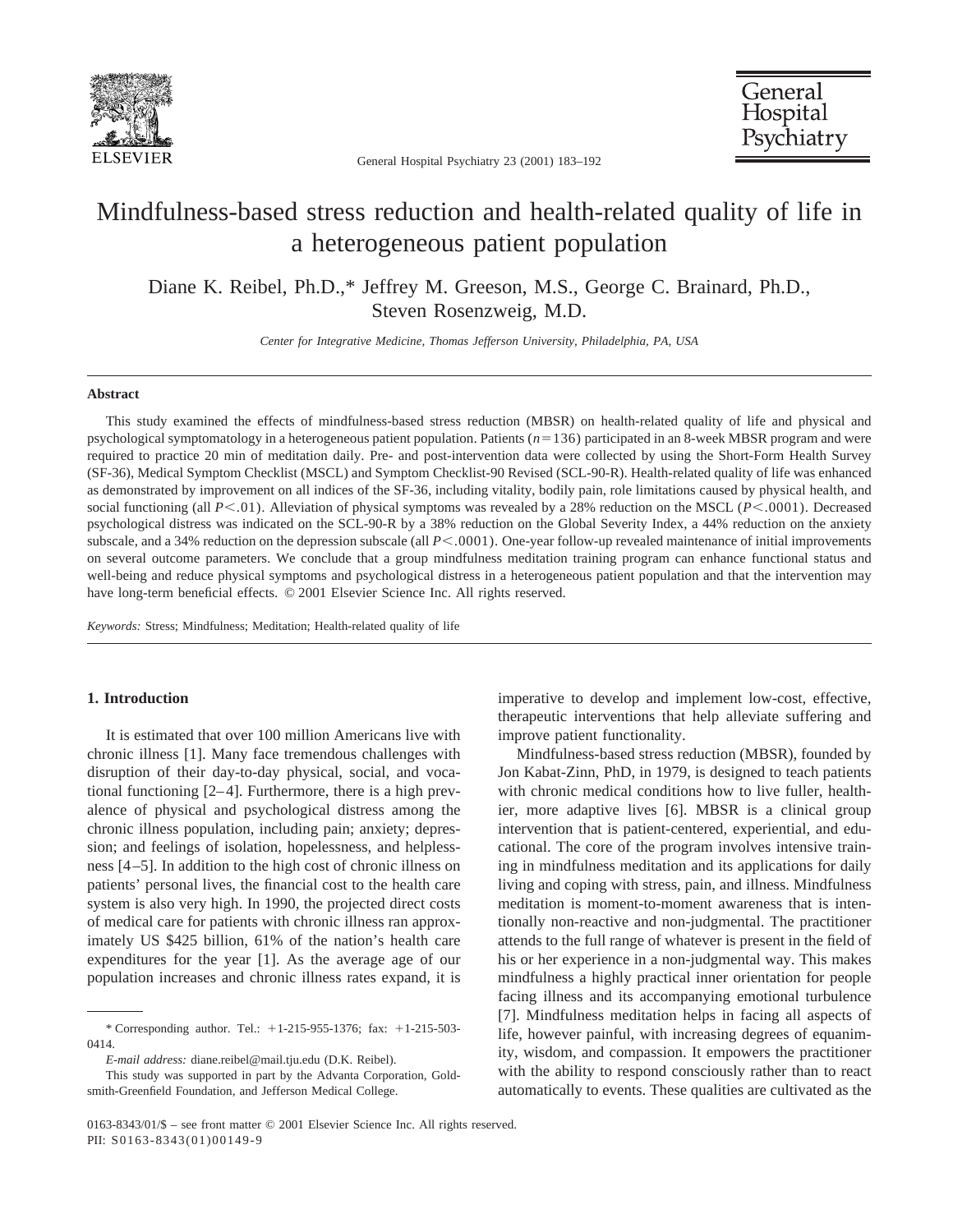practitioner spends formal time each day in periods of silence with the focus on present moment experience, and then as the practitioner carries the moment-to-moment awareness into various aspects of daily living.

Results of initial research on the effectiveness of MBSR in various patient populations have been very promising. Kabat-Zinn et al. [8] found that chronic pain patients trained in a 10-week MBSR program showed significant reductions in present moment pain, inhibition of daily activity by pain, and pain-related drug use. Participants in that study also experienced a reduction in anxiety, depression, and selfreported medical symptoms. A follow-up study showed sustained improvement in all parameters up to 4 years, with the exception of present moment pain [9]. In another clinical study, patients with anxiety disorders based on *DSM-III-R* diagnoses experienced significant reductions in anxiety and panic following an 8-week MBSR program [10]. Maintenance of these improvements was retained up to 3 years following the intervention [11]. Kaplan et al. [12] examined the effects of a 10-week MBSR program in patients with fibromyalgia and found improvement on scales of pain, sleep, fatigue, and global well-being.

More recently, a bilingual MBSR program was offered to a heterogeneous, inner-city patient population [13]. Participants experienced a reduction in medical and psychological symptoms, as well as an increase in self-esteem. In this study, patients also reported dramatic changes in attitudes, habits, and behaviors that might ultimately improve health directly and/or increase compliance with proven health care regimens.

The present investigation was designed to examine the effects of MBSR on health-related quality of life as well as physical and psychological symptoms in a heterogeneous patient population. MBSR was found to enhance patients' functional status and well-being and to reduce physical symptoms and psychological distress.

## **2. Methods**

A prospective, observational clinical trial with open enrollment was conducted between 1997 and 1999. Twelve separate MBSR courses were offered during this time period. Each course ran for 8 weeks and consisted of weekly, 2.5-h group sessions and a full day  $(6-7 h)$  intensive meditation retreat held in the sixth week of the program. During the weekly sessions a variety of forms of mindfulness meditation were taught and practiced, including body scan, awareness of breathing, mindful hatha yoga, eating meditation, walking meditation, and guided imagery (mountain/ lake meditations). Class time each week was divided between meditation practice, small and large group discussions, and mindfulness skill-building activities. Class activities were designed to (1) enhance awareness of one's body and mind, (2) teach participants to replace automatic reactions with consciously chosen responses, and (3) bring greater awareness and skill to interpersonal communication. Group discussions focused on participants' experiences with meditation practices and on the applications of mindfulness in day-to-day life. Participants received audiocassette tapes for daily meditation practice and were asked to practice 20 min of formal meditation a day, 6 days per week.

Participants met with the course instructor for a one-onone entrance interview prior to starting the program. Medical history and informed consent were obtained during this meeting. During the interview, prospective enrollees were given a detailed description of the program, including a strong emphasis on the required commitment for daily meditation practice.

Several instruments were used to assess physical and mental health status across the intervention period. Three health-related questionnaires, including the Medical Outcomes Study Short-Form Health Survey (SF-36), Symptom Checklist-90 Revised (SCL-90-R), and Medical Symptom Checklist (MSCL), were administered before and after the program. The SF-36 is a 36-item survey that reports healthrelated quality of life, including both physical and mental functioning and well-being [14–15]. This instrument is widely used in the evaluation of allopathic treatment modalities and includes one multi-item scale measurement for each of eight health concepts: (1) physical functioning (PF); (2) role-physical (RP), role limitations because of physical health problems; (3) bodily pain (BP); (4) general health (GH) perception; (5) vitality (VT), energy/fatigue; (6) social functioning (SF); (7) role-emotional (RE), role limitations because of emotional problems; and (8) mental health (MH), psychological distress and psychological well-being [14]. Each scale is scored from 0 to 100, the highest functional status level being 100. Physical Component Summary (PCS) and Mental Component Summary (MCS) scores also can be obtained by grouping the four scales most relevant to physical health status (PF, RP, BP, GH) and the four scales most relevant to mental health status (VT, SF, RE, MH), respectively. In addition to providing scale scores, the two summary measures can be interpreted in the form of a percentile relative to the general population [16].

The MSCL was used to quantify the number of medical symptoms reported for the preceding month [17]. Over-all psychological distress, anxiety, depression, and somatization were assessed by using the SCL-90-R, a 90-item inventory that assesses the presence and severity of somatic and psychological symptoms on a scale of 0 to 4 [18]. The summary score, Global Severity Index (GSI) as well as the anxiety (ANX), depression (DEP), and somatization (SOM) subscales combine information on the number of symptoms reported and the intensity of perceived distress for each symptom.

In addition to pre- and post-course health surveys, participants also completed 10-point Likert-scale ratings of body tension, mental clarity, and well-being before and after each weekly session. These pre- and post-class ratings were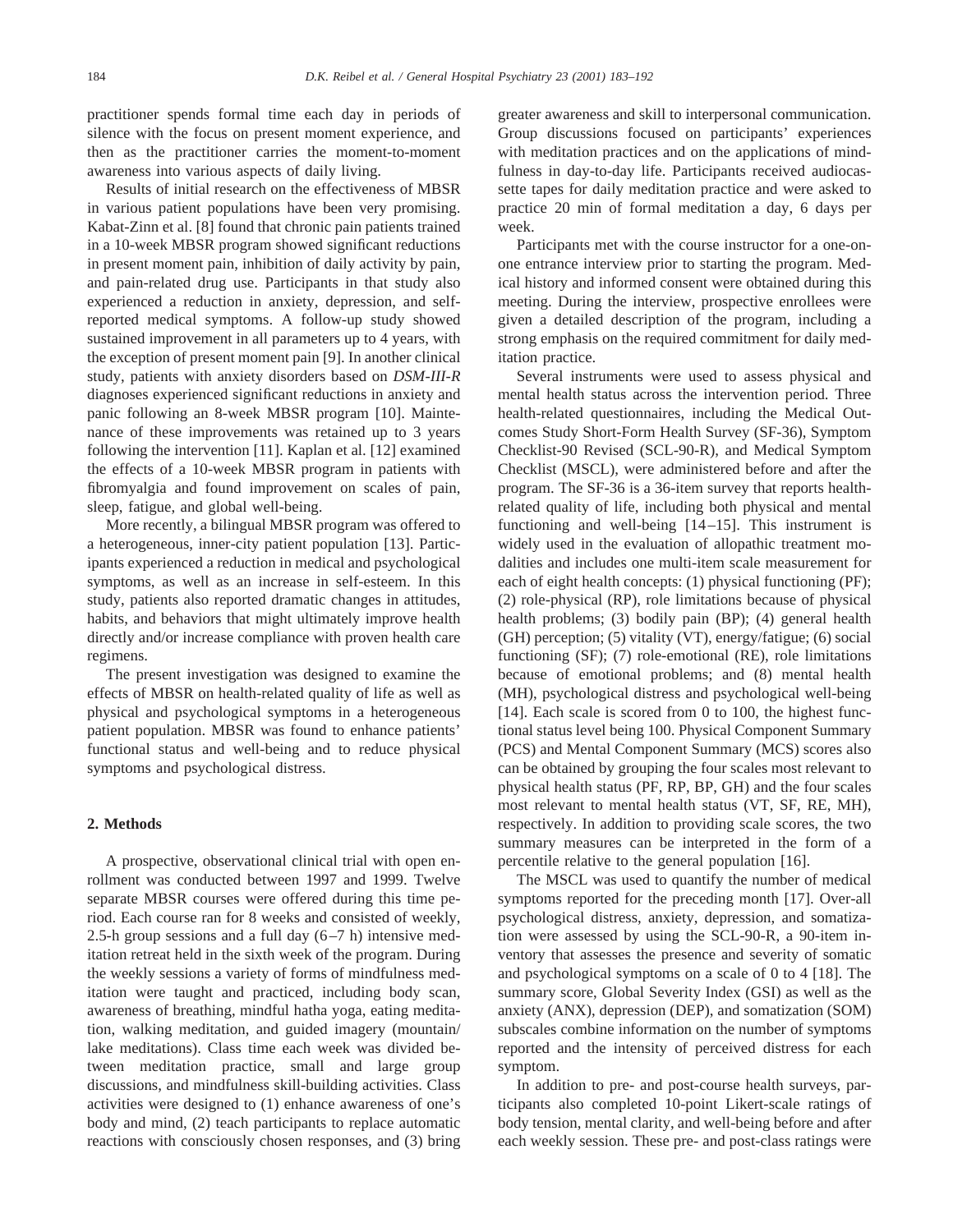used to quantify changes that occurred during a single session of mindfulness-based stress reduction.

Furthermore, a questionnaire was administered during the first class meeting to assess participants' expectancy regarding the efficacy of the MBSR program. Exit surveys were administered at the conclusion of the eighth and final session. Information obtained in the exit survey included adherence to meditation practice, post-treatment ability to cope with stress, post-treatment change in sense of wellbeing, and overall satisfaction with the course.

Paired Student's *t* tests were performed to compare preand post-intervention scores on each health-related instrument, as well as on pre- and post-class session data. To control for multiple comparisons and to minimize the Type I error rate, a Bonferroni correction was employed. Only differences of  $P < .005$  and  $P < .013$  were considered significant on the SF-36 and SCL-90-R, respectively. Trend level differences  $(P<.05)$  were noted for descriptive purposes only. Effect sizes were calculated for each outcome measure administered before and after the program to assess the degree of clinical relevance, as well as to facilitate comparisons with existing and future research studies. Analysis of variance (ANOVA) with repeated measures was performed to assess long-term changes in health-related quality of life and medical and psychological symptoms. Post hoc tests, including Fisher's PLSD and Sheffe's *F* test, were used to further examine relationships among pre-intervention, post-intervention, and 1-year follow-up scores on dependent variables. In addition, a cluster analysis was performed to examine within-group effects of separate MBSR courses on health-related outcome measures [19]. All data are reported as mean $\pm$ SEM unless otherwise indicated. Alpha was set at .05.

# **3. Results**

## *3.1. Baseline characteristics of study population*

The study sample  $(n=136)$  was composed of patients with heterogeneous medical diagnoses. Subjects' ages ranged from 23 to 76 years (Mean= $47.2 \pm 1.0$  years). Ninety-six participants (71%) were women; 40 (29%) were men. One hundred twenty-one individuals (89%) were Caucasian, 13 (10%) were African-American, and two (1%) were biracial. Sixty-two study participants (46%) were married, 31 (23%) were single, 26 (19%) were separated or divorced, and six (4%) were widowed (marital status was not available for 11 subjects). At intake, 91 participants (67%) were employed, 17 (13%) were unemployed, nine (7%) were retired, and four (3%) were students (occupational status was not available for 15 subjects). Seventy-six participants (56%) reported their current work status as "active," whereas 28 individuals (21%) stated that they were presently "disabled" (work status was not available for 32 subjects).

#### Table 1

Frequency and range of primary and secondary medical conditions reported by study participants in a meditation-based stress reduction program

| <b>Medical Condition</b>               | Total<br>Number <sup>a</sup> |
|----------------------------------------|------------------------------|
| <b>AIDS/HIV</b>                        | 4                            |
| Amputation, Arm                        | 1                            |
| Angina                                 | $\overline{c}$               |
| Anxiety/Panic disorder                 | 24                           |
| Arthritis/Tendonitis                   | 9                            |
| Asthma/Allergies                       | 14                           |
| Cancer                                 | 16                           |
| Cerebral hemorrhage                    | 1                            |
| Depression                             | 22                           |
| <b>Diabetes</b>                        | $\overline{2}$               |
| Dizziness, Chronic                     | 1                            |
| Epilepsy                               | $\overline{2}$               |
| Fatigue                                | $\overline{4}$               |
| Fibromyalgia                           | 6                            |
| Gastrointestinal distress <sup>b</sup> | 12.                          |
| Headaches                              | 8                            |
| Heart disease                          | 3                            |
| Herniated disc                         | $\overline{c}$               |
| Hypertension                           | 28                           |
| Irregular heartbeat                    | 3                            |
| Lupus erythematosus                    | 1                            |
| Multiple sclerosis                     | 3                            |
| Obsessive-Compulsive disorder          | $\mathfrak{D}$               |
| Pain, Chronic                          | 37                           |
| Peripheral neuropathy                  | 1                            |
| Seasonal affective disorder            | 1                            |
| Sickle Cell Anemia                     | 1                            |
| <b>Sinusitis</b>                       | 5                            |
| Sleep disorders                        | 10                           |
| <b>Stress</b>                          | 15                           |

<sup>a</sup> Total number exceeds 136 because of comorbidity among patients.

<sup>b</sup> Crohn's disease (1), Gastroenteritis (1), Gastroesophageal reflux disease (3), Irritable bowel syndrome (1), Peptic ulcer disease (1), undiagnosed stomach distress (5).

The most prevalent medical conditions reported by patients during initial screening interviews were chronic pain  $(n=37)$ , hypertension  $(n=28)$ , and anxiety/panic disorder  $(n=24)$ , although the range of reported diagnoses was broad (Table 1). One-third (33%) of the study participants reported having only one primary medical condition, while two-thirds (67%) reported having two or more major illnesses. Specifically, 35 patients (27%) had two conditions, 25 (19%) had three conditions, 17 (13%) had four conditions, and 11 (8%) had more than four conditions. These data reflect significant comorbidity in the present patient population.

Pre-intervention assessment indicated that the study group scored well below the general U.S. population norm on all eight indexes as well as the two summary scales of the SF-36 (Table 2). Furthermore, it was revealed that the study group scored below the 25th percentile on the four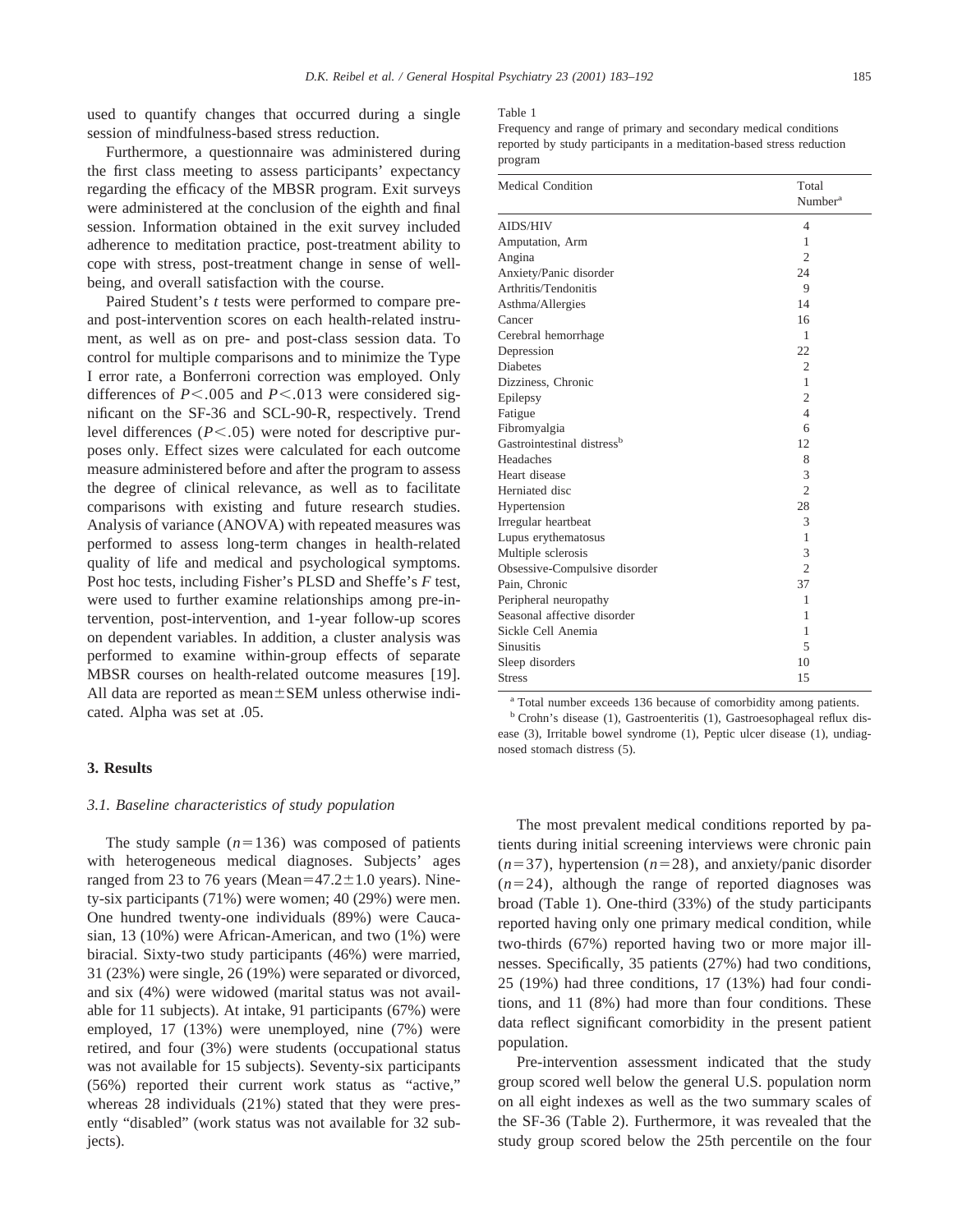Table 2

| Sample                        | PF             | RP             | BP                | GН             |                   | SF             | RE                | MH         | MCS             | PCS             |
|-------------------------------|----------------|----------------|-------------------|----------------|-------------------|----------------|-------------------|------------|-----------------|-----------------|
| <b>MBSR</b> Patients          | $76.2^{\rm a}$ | $52.2^{\rm a}$ | 61.7 <sup>a</sup> | $59.1^{\rm a}$ | 43.1 <sup>b</sup> | $67.5^{\rm b}$ | 64.9 <sup>b</sup> | $58.0^{b}$ | 42 <sup>b</sup> | 45 <sup>b</sup> |
| U.S. Adult Norm               | 84.1           | 81.0           | 75.1              | 71.9           | 60.9              | 83.3           | 81.3              | 74.7       | 52              |                 |
| Adult 25th Percentile<br>U.S. | 70.0           | 50.0           | 61.0              | 57.0           | 45.0              | 75.0           | 66.7              | 64.0       | 45              | 46              |

Pre-intervention SF-36 scores for MBSR study population  $(n = 100-104)$  vs. the general U.S. adult population  $(n = 2474)$ 

<sup>a</sup> Score below general U.S. population norm.

<sup>b</sup> Score below 25th percentile of U.S. general population norm [16].

scales most relevant to mental health (VT, SF, RE, MH). In addition, the study sample placed above the 80th percentile on the GSI as well as the ANX, DEP, SOM subscales of the SCL-90-R relative to a normative sample [16] of the general U.S. population (GSI raw score,  $n = 103$ ;  $=0.72\pm0.05$ , ANX raw score=0.80 $\pm$ 0.05, DEP raw score= $1.01 \pm 0.07$ , SOM raw score= $0.69 \pm 0.06$ ).

A brief survey was administered during the first class session in eight of the 12 program cycles to assess subjects' attitudes regarding the anticipated efficacy of the MBSR program. All 90 respondents expected that doing the meditation-based stress reduction practices over the next 8 weeks would reduce their general level of tension. Seventy of 79 subjects (89%) anticipated that doing the stress reduction exercises over the next 8 weeks would reduce their medical symptoms. Seventy of 78 subjects with bodily pain (90%) anticipated that doing the meditation practices over the next 8 weeks would reduce their pain and/or discomfort. Similarly, 56 of 71 (79%) respondents to the pre-intervention expectation survey anticipated that doing the stress reduction practices over the next 8 weeks would reduce any limitations they may have had because of pain or discomfort.

## *3.2. Outcome measures and statistical analyses*

Of 136 study participants, 121 (89%) completed an 8-week intervention program in mindfulness meditation training. Completion of the program was defined as having attended six or more of the weekly sessions. Five individuals dropped the course because of medical complications unrelated to their participation in the study. Pre- and postintervention data were available for 104 program participants.

Paired Student's *t* tests were used to compare pre- and post-intervention scores on all outcome instruments, including the SF-36, MSCL, and SCL-90-R. Analyses performed on pre- and post-treatment scores for each of the eight SF-36 subscales revealed significant improvements across the study period on all indices (Fig. 1). Whereas the study group placed below the 25th percentile on all four SF-36 subscales most relevant to mental health on entering the study, following completion of the 8-week program it scored above the 25th percentile on these measures. This improvement was reflected in the MCS score, which rose from  $42.00 \pm 1.16$  to  $48.38 \pm 1.00$  ( $t=-6.05$ ;  $df=97$ ; *P*<.0001; Fig. 2). This change represented a shift



**SF-36 Health Survey Indices** 

Fig. 1. Pre- and post-intervention scale scores (Mean±SEM) on the SF-36 Health Survey ( $n=100-104$ ). All indices except PF are significantly improved at the adjusted level of statistical probability (Bonferroni p<0.005). PF = Physical Functioning; RP = Role-Physical; BP = Bodily Pain; GH = General Health;  $VT = Vitality$ ;  $SF = Social Functioning$ ;  $RE = Role-Emotional$ ;  $MH = Mental Health$ .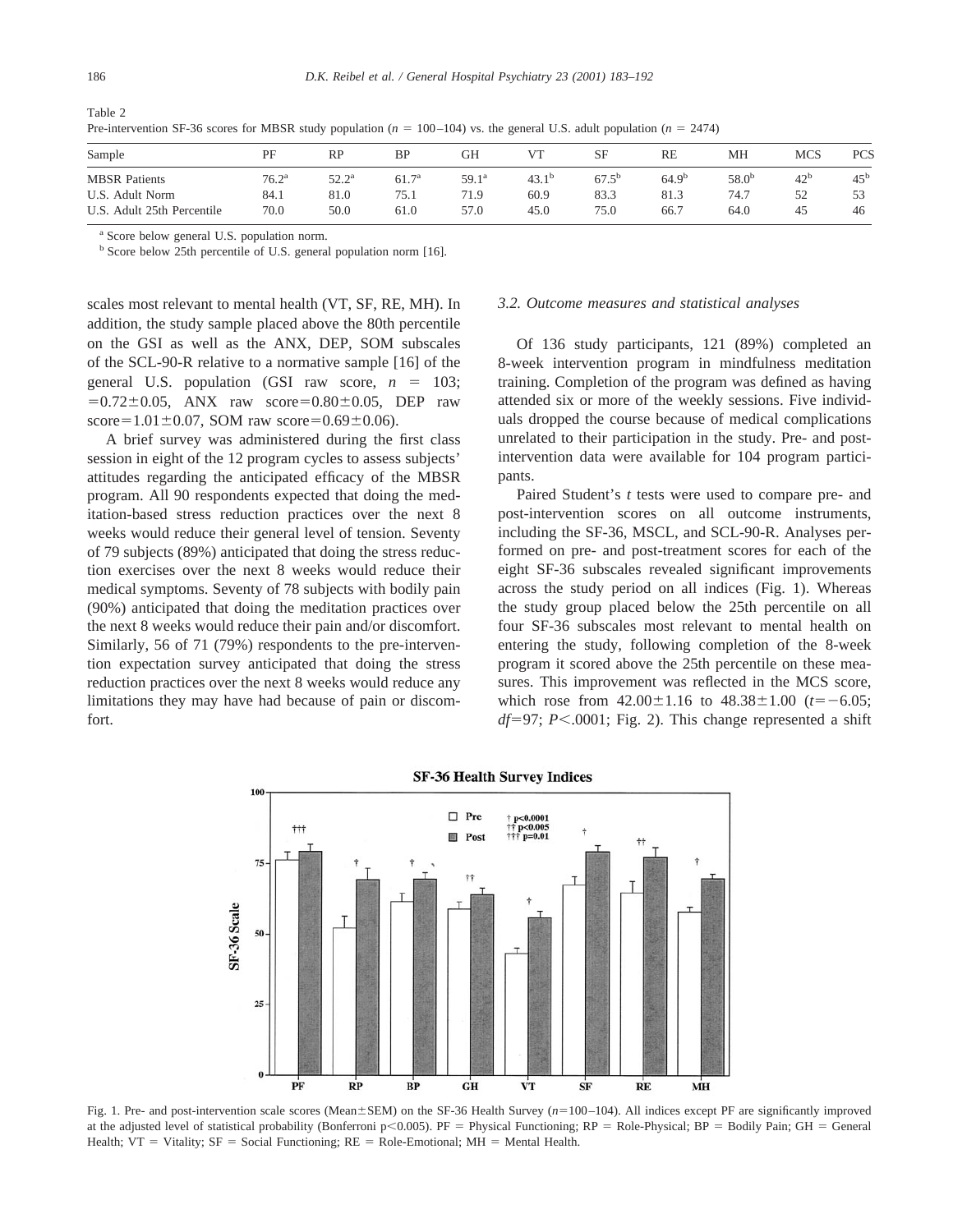

Fig. 2. Pre- and post-intervention physical and mental component summary scores (Mean $\pm$ SEM) on the SF-36 Health Survey ( $n=98$ ). Post-intervention scores improved significantly and approach general population norms [16] for healthy adults  $(n=2,474)$ .

from the 20th to the 33rd percentile versus the general U.S. population [16]. A lesser, though significant, improvement was also evident on the group Physical Component Summary score, which rose approximately from  $45.35 \pm 1.30$  to  $47.26 \pm 1.19$  ( $t=-2.65$ ;  $df=97$ ;  $P<.01$ ; Fig. 2). This change represented a shift from the 24th to the 28th percentile versus the general U.S. population [16].

Evidence of physical and psychological symptom reduction over the intervention period was demonstrated on the MSCL and SCL-90-R, respectively. The group MSCL score decreased 28%, from  $20\pm1$  to  $14\pm1$ , a significant reduction in the number of self-reported physical complaints  $(t=6.46;$  $df=102$ ; *P*<.0001; Fig. 3). The group GSI score of the SCL-90-R dropped 38%, from  $0.72 \pm 0.05$  to  $0.45 \pm 0.04$  $(t=7.10; df=102; P<.0001)$ . Similar reductions were observed on the ANX (44%), DEP (34%), and SOM (25%) subscales of the SCL-90-R, as group scores improved from  $0.80\pm0.07$  to  $0.45\pm0.05$ ,  $1.01\pm0.07$  to  $0.67\pm0.07$ , and  $0.69 \pm 0.06$  to  $0.52 \pm 0.05$ , respectively (ANX:  $t=6.47$ , *df*=102, *P*<.0001; DEP: *t*=6.25, *df*=102, *P*<.0001; SOM:



Fig. 3. Pre-treatment versus post-treatment scores (Mean $\pm$ SEM) on the Medical Symptom Checklist (MSCL). These data provide evidence of a significant decline in self-reported medical symptoms across the 8-week intervention period.



Fig. 4. Pre-treatment versus post-treatment scores (Mean $\pm$ SEM) on the Symptom Checklist-90-Revised (SCL-90-R). These data provide evidence of a significant reduction in overall psychological distress, anxiety, depression and somatization across the 8-week intervention period (Bonferroni  $p$ <0.013). GSI = Global Severity Index, ANX = Anxiety Subscale,  $DEF = *Depression Subscale*,  $SOM = *Somatization Subscale*$ .$ 

 $t=4.84$ ,  $df=102$ ,  $P<.0001$ ; Fig. 4). These results indicate a quantitative decrease in psychological and stress-related symptomatology across the 8-week intervention period.

Because the MBSR intervention was offered to 12 separate groups of patients, we conducted additional analyses to examine potential effects of intra-group correlation. Specifically, we conducted two mixed-model ANOVA on the SCL-90-R GSI, the SCL-90-R ANX subscale and the SF-36 MCS score. The first analysis used participant as a random effect, replicating the paired *t* analysis. The second added group as a random effect. The between-group variance component for all three endpoints was small relative to the between-participant variance components, and consequently the impact of inference was nil. The standard errors from the two analyses agreed to more than four decimal places.

To address the clinical relevance of pre- to post-intervention changes on dependent outcome measures, effect sizes were calculated by dividing the change score for a given index by the SD of the group scores on that index. Effect sizes are generally categorized as small (less than 0.30 SD units), moderate (0.50–0.79 SD units), and large (0.80 SD units or greater) [20]. Table 3 illustrates the effect sizes for all indices that comprise the SF-36 Health Survey, the MSCL, and the SCL-90-R. Small to moderate effects were observed on the SF-36, whereas moderate effects were found on the MSCL and SCL-90-R. SF-36 indexes that displayed moderate effect sizes included RP, VT, RE, MH, and MCS. In addition, six of eight SF-36 subscales (RP, BP, VT, SF, RE, MH) improved by five points or more, which is indicative of a clinically or socially relevant change [14]. A seventh index (GH) improved by nearly five points.

Follow-up surveys, which consisted of an SF-36, MSCL, SCL-90-R, and meditation practice assessment form, were administered 1 year following completion of each MBSR course. In patients  $(n=41)$  for whom all data were avail-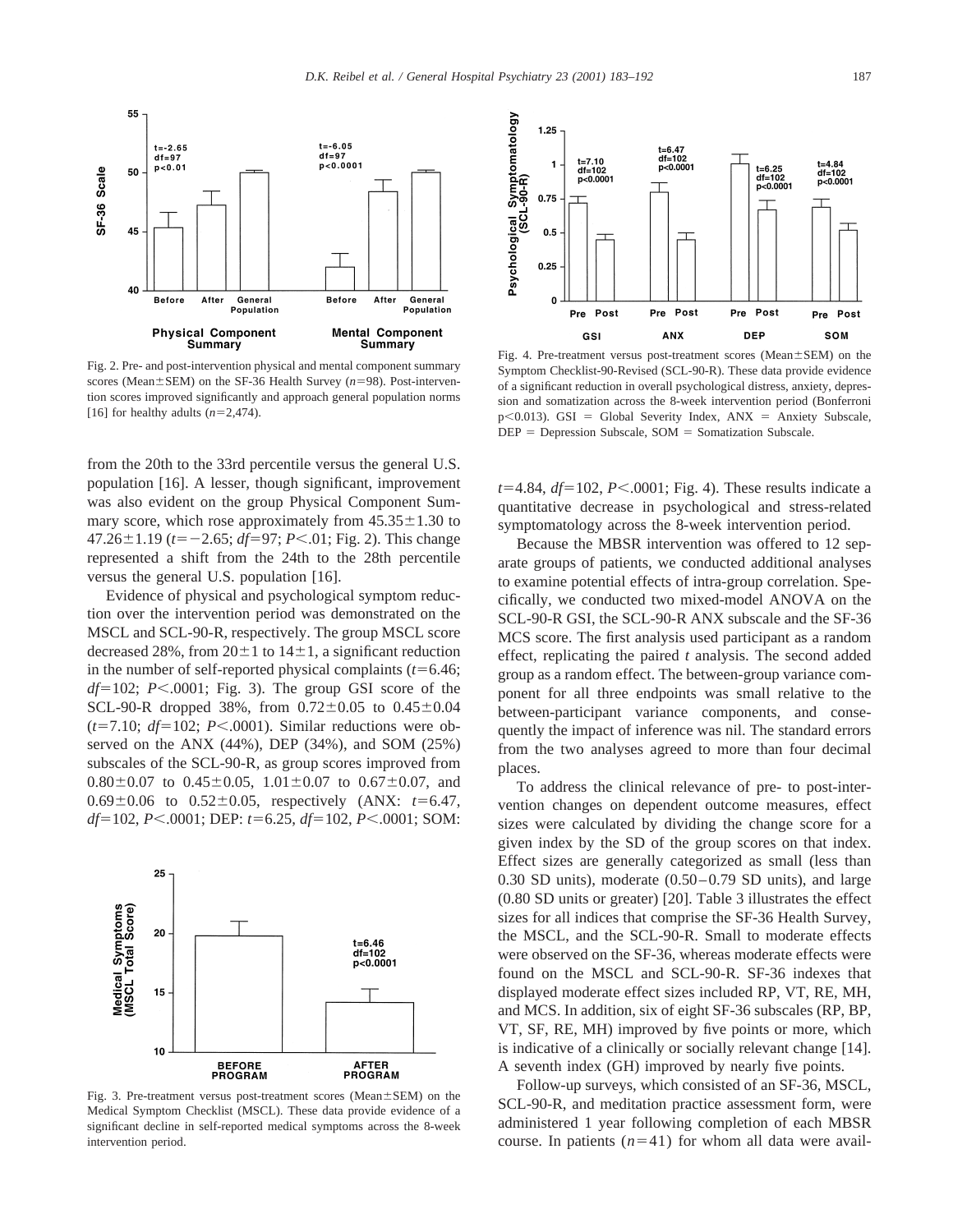| Table 3                                                                                                                                |  |  |
|----------------------------------------------------------------------------------------------------------------------------------------|--|--|
| Effect sizes of clinically or socially relevant changes for matched pre- and post-intervention scores on the SF-36, MSCL, and SCL-90-R |  |  |

| Instrument         | $\boldsymbol{n}$ | Pre   | Post  | Difference | $\%$           | Effect            |
|--------------------|------------------|-------|-------|------------|----------------|-------------------|
| Scale              |                  | Score | Score |            | Improvement    | Size <sup>a</sup> |
| $SF-36$            |                  |       |       |            |                |                   |
| PF                 | 104              | 76.25 | 79.17 | 2.92       | $\overline{4}$ | 0.11              |
| RP                 | 102              | 52.21 | 69.36 | 17.15      | 33             | 0.41              |
| BP                 | 104              | 61.67 | 69.51 | 7.84       | 13             | 0.29              |
| GH                 | 100              | 59.10 | 63.99 | 4.89       | 8              | 0.20              |
| VT                 | 104              | 43.14 | 56.03 | 12.89      | 30             | 0.62              |
| SF                 | 104              | 67.55 | 79.21 | 11.66      | 17             | 0.45              |
| RE                 | 102              | 64.87 | 77.46 | 12.59      | 19             | 0.33              |
| MH                 | 104              | 57.97 | 69.81 | 11.84      | 20             | 0.66              |
| <b>MCS</b>         | 98               | 42.00 | 48.38 | 6.38       | 15             | 0.60              |
| <b>PCS</b>         | 98               | 45.35 | 47.26 | 1.91       | 4              | 0.15              |
| <b>MSCL</b>        |                  |       |       |            |                |                   |
| <b>Total Score</b> | 103              | 20    | 14    | 6          | 30             | 0.49              |
| <b>SCL-90-R</b>    |                  |       |       |            |                |                   |
| <b>GSI</b>         | 103              | 0.72  | 0.45  | 0.27       | 38             | 0.55              |
| <b>ANX</b>         | 103              | 0.80  | 0.45  | 0.35       | 44             | 0.57              |
| DEP                | 103              | 1.01  | 0.67  | 0.34       | 34             | 0.47              |
| SOM                | 103              | 0.69  | 0.52  | 0.17       | 25             | 0.30              |

<sup>a</sup> Effect size calculated as the (Difference)/(average STDEV of MBSR population pre and post scores). An effect size of .50 or greater is considered moderate by conventional standards (Cohen, 1988). Bold = moderate effect size, and/or greater than five-point improvement on SF-36 scale.

able, ANOVA with repeated measures revealed significant improvements on (1) three of eight SF-36 subscales (VT, SF, MH), (2) the MCS scale of the SF-36, (3) the MSCL, and (4) the GSI and ANX, DEP, and SOM subscales of the SCL-90-R (Table 4). A trend toward significance was observed for several other SF-36 indexes, including RP, BP, and GH perception (Table 4). Post hoc testing for differences between pre-intervention scores and 1-year follow-up scores revealed that numerous outcome parameters (PF, GH, VT, SF, MH, MCS, GSI, ANX, DEP, and SOM)

Table 4

Pre-intervention, post-intervention, and 1-year follow-up scores on the SF-36, MSCL, and SCL-9-R for a subgroup of MBSR study participants  $(n = 41)$ 

| Index       | Pre Mean     | Post Mean    | 1-year       | $F$ test | $P$ -value         |
|-------------|--------------|--------------|--------------|----------|--------------------|
|             | (SEM)        | (SEM)        | Mean         | (2,80)   |                    |
|             |              |              | (SEM)        |          |                    |
| $SF-36$     |              |              |              |          |                    |
| PF          | 82.98 (3.51) | 84.05 (3.51) | 81.59 (4.02) | 0.76     | .47                |
| RP          | 57.93 (6.62) | 73.78 (5.65) | 72.56 (6.34) | 4.84     | .01                |
| BP          | 65.71 (4.46) | 72.41 (3.80) | 67.00(4.27)  | 3.26     | .04                |
| GH          | 61.85(3.63)  | 67.36(3.50)  | 67.93 (3.54) | 3.95     | .02                |
| <b>VT</b>   | 45.24 (3.07) | 57.20 (3.44) | 53.66 (3.49) | 8.37     | .0005 <sup>a</sup> |
| SF          | 69.82 (4.23) | 81.71 (3.24) | 78.66 (3.47) | 5.64     | .005 <sup>a</sup>  |
| RE          | 71.95 (6.06) | 82.94 (4.37) | 75.61 (5.34) | 1.76     | .18                |
| МH          | 59.22 (2.95) | 71.80 (2.61) | 70.34 (2.46) | 14.47    | .0001 <sup>a</sup> |
| <b>MCS</b>  | 42.61(1.82)  | 49.22 (1.54) | 47.60 (1.33) | 8.41     | $.0005^{\rm a}$    |
| <b>PCS</b>  | 46.98 (1.92) | 48.36 (1.84) | 47.68 (2.02) | 0.88     | .42                |
| <b>MSCL</b> | 19(2)        | 13(2)        | 13(2)        | 12.57    | .0001 <sup>a</sup> |
| $SCL-90-R$  |              |              |              |          |                    |
| <b>GSI</b>  | 0.66(0.08)   | 0.39(0.06)   | 0.43(0.07)   | 11.47    | .0001 <sup>a</sup> |
| <b>ANX</b>  | 0.71(0.10)   | 0.36(0.07)   | 0.40(0.09)   | 10.63    | .0001 <sup>a</sup> |
| DEP         | 0.90(0.11)   | 0.59(0.10)   | 0.66(0.10)   | 5.76     | .005 <sup>a</sup>  |
| SOM         | 0.63(0.09)   | 0.49(0.09)   | 0.50(0.09)   | 3.83     | .03                |
|             |              |              |              |          |                    |

<sup>a</sup> Significant change based on repeated measures ANOVA (Bonferroni alpha for SF-36 = 0.005; Bonferroni alpha for SCL-90-R = 0.013). All significant changes occurred between pre- and post-intervention as determined by post hoc testing. There were no significant differences between post-intervention and 1-year follow-up values for any measure.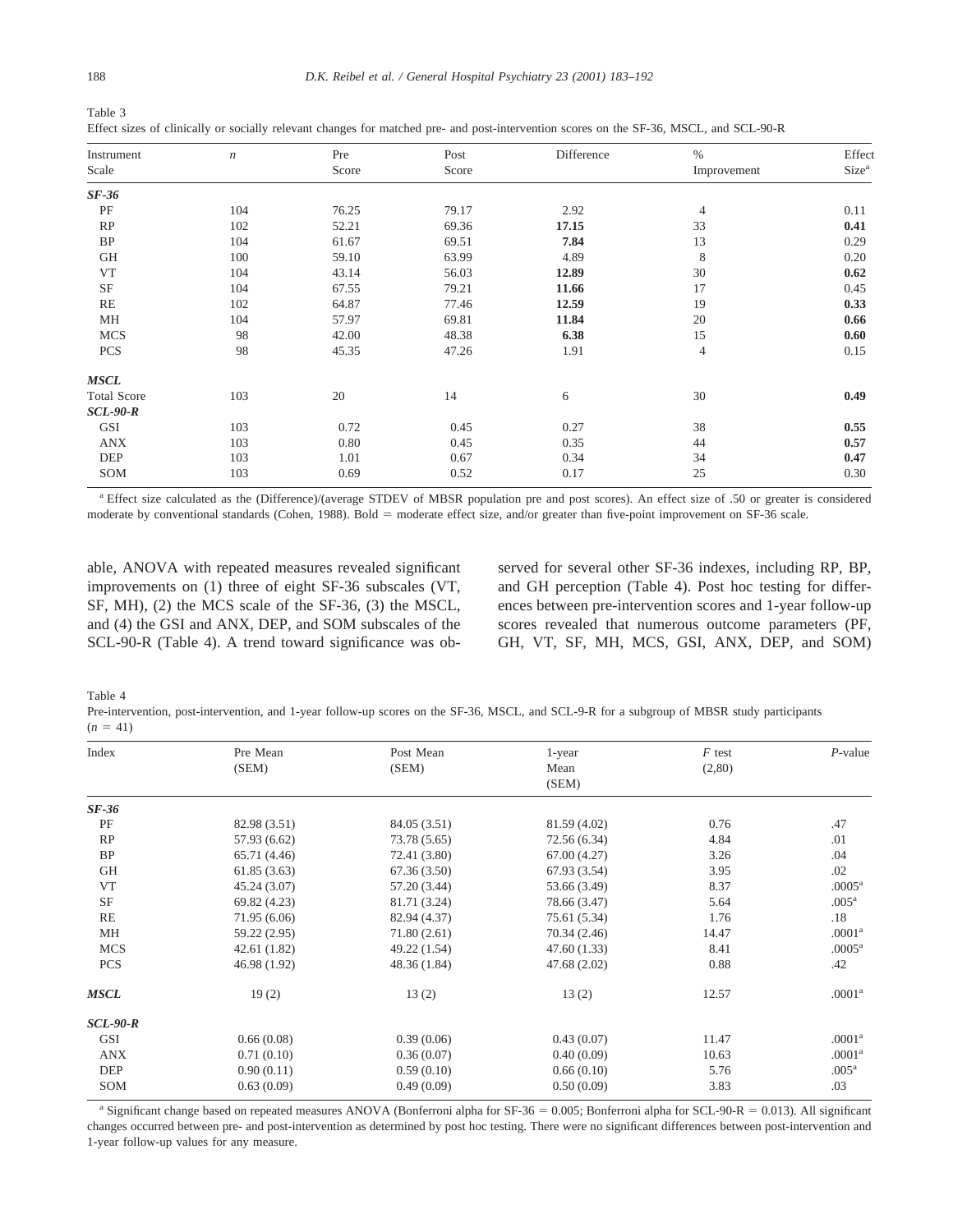

Fig. 5. Pre- versus post-class ratings (Mean $\pm$ SEM) of body tension, mental clarity and well-being for the first of eight class sessions in Mindfulness-Based Stress Reduction. Score of 10=extremely high, clear, or greatest sense of well-being, respectively. Significantly lower body tension, and greater mental clarity and well-being were reported after the first training session  $(n=95)$ .

improved significantly according to Fisher's PLSD and Sheffe's *F* test. Post hoc testing further revealed no significant differences between post-intervention and 1-year follow-up scores. Thirty-one of 44 (70%) total respondents to the 1 year follow-up survey indicated that they still practiced formal meditation more than three times per week for 10–20 min per day. Additionally, 40 one-year survey respondents (91%) indicated that they practiced meditation informally approximately five times per week.

In addition to pre- and post-intervention health-related outcomes, analyses were conducted to determine whether changes in body tension, mental clarity, and/or sense of well-being occurred within a single session of mindfulnessbased stress reduction training. Paired *t* tests of pre- and post-class scores from the *first class meeting* revealed a significant reduction in body tension concomitant with an increase in mental clarity and greater sense of well-being (Fig. 5; body tension:  $t=-11.84$ ,  $df=94$ ,  $P<.0001$ ; mental clarity:  $t=-9.04$ ,  $df=94$ ,  $P<.0001$ ; well-being:  $t=-10.09$ ,  $df=94$ , *P*<.0001). Furthermore, it was revealed that preand post-class ratings for body tension, mental clarity, and well-being were significantly improved in the eighth class session compared to the first class session (all  $P<.005$ ).

# *3.3. Compliance and patient-rated efficacy of the mindfulness-based stress reduction program*

All individuals who completed the program were asked to return an exit survey, which was administered immediately following the last treatment session. Sixty-four of 112 respondents (57%) reported practicing the techniques taught in the course almost every day, as instructed. One hundred one of the study participants (90%) reported practicing three times per week or more. Ninety-four of 112 respondents (84%) indicated that they practiced for a duration of 15–30 min per session, demonstrating a high level of adherence to our intended 20-min practice time.

When subjects were asked to rate their ability to cope

with stress "now compared to before the program" on a 5-point scale, where 1 denoted *much worse than before* and 5 denoted *much better/great improvement,* 108 of 111 respondents (97%) responded 4 or 5 (Mean=4.51 $\pm$ 0.05). When asked to rate their sense of well-being "now compared to before the program," where 1 denoted *much worse than before* and 5 denoted *much better/great improvement,* 106 of 111 respondents  $(95%)$  answered 4 or 5 (Mean=  $4.43\pm0.05$ ).

In addition, when participants were asked to rate their individual satisfaction with the course on a 5-point scale, where 1 represented *very dissatisfied* and 5 represented *very satisfied,* 96 of 107 respondents (90%) replied 5 (Mean= 4.90 $\pm$ 0.03). All 111 course survey respondents indicated that they gained something of lasting value or importance from the MBSR program.

## **4. Discussion**

The results of this prospective, observational study demonstrate significantly enhanced health-related quality of life, reduced physical symptoms, and decreased psychological distress in a heterogeneous patient population following an 8-week training program in MBSR. These findings are noteworthy given that the study patients reported a high degree of comorbidity and scored well below the general population norm on all standardize health outcome instruments before the MBSR intervention. Nearly 90% of the study participants completed the MBSR program, which is consistent with the high rate of program completion reported by researchers at the University of Massachusetts Medical Center [21].

Specifically, significant improvements following the MBSR intervention were observed on all indexes of the SF-36, including VT, BP, SF, and RP. These findings demonstrate enhanced health-related quality of life in terms of patient functionality and well-being. Clinically significant effects were found on six out of eight SF-36 subscales. Significant improvements in self-reported medical symptoms were documented by using the Medical Symptom Checklist. Significant reduction in psychological distress, including anxiety and depression, was demonstrated by changes in the SCL-90-R. Again, these changes on the MSCL and SCL-90-R represent clinically significant effect sizes. One-year follow-up data available for a subset of the patient population revealed maintenance of the majority of initial improvements in health-related quality of life, medical symptoms, and psychological distress. The present investigation supports the hypothesis that patients suffering from various health problems can enhance their daily functioning and well-being and alleviate physical and psychological symptoms by participating in an intensive 8-week MBSR program. In addition, at least some participants in the program can experience long-term beneficial effects.

Previous research conducted by Kabat-Zinn et al. [8]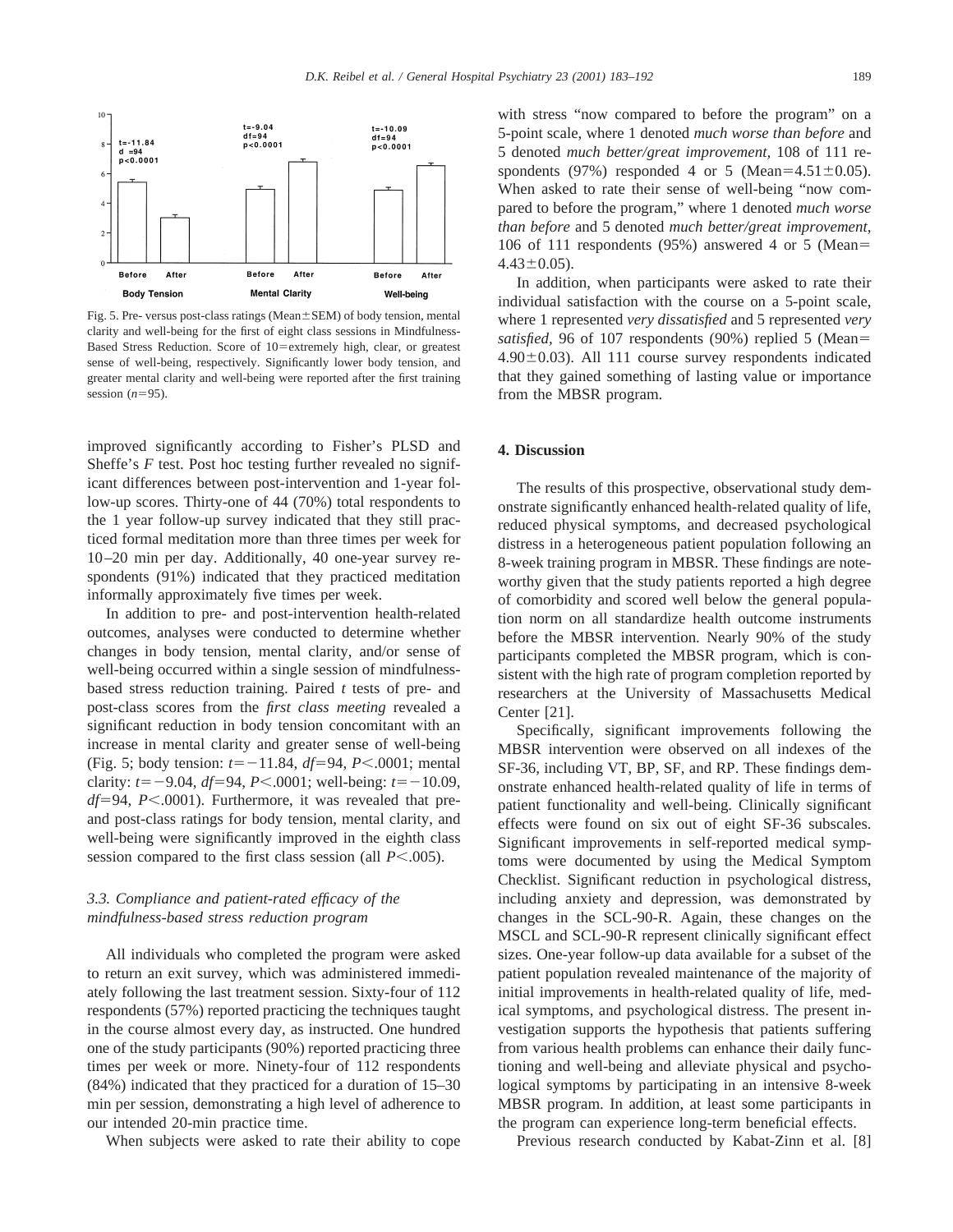revealed that following training in MBSR patients with chronic pain experienced a decrease in (1) self-reported medical symptoms; (2) anxiety, depression, and over-all psychological distress; and (3) bodily pain. Similar improvements in medical symptoms and psychological parameters were reported in patients with anxiety disorders who participated in an MBSR program [10]. Interestingly, comparable changes in medical symptoms and psychological distress were attained in our heterogeneous patient population that practiced mindfulness meditation formally for 20 min a day, as compared to the 45-minute daily practice implemented by Kabat-Zinn. It is important to note, however, that unmeasured outcomes may be different between patients who practice 20 versus 45 min of meditation daily.

Long-term follow-up surveys have demonstrated maintenance of initial improvements in physical and psychological symptoms among patients with chronic pain [9] and anxiety disorders [11] trained in MBSR. Our 1-year follow-up data also indicate maintenance of initial improvements on several health-related outcome measures, including VT, self-reported medical symptoms, over-all psychological distress, anxiety, and depression. However, a potential confound to the long-term health promotion effects observed in our follow-up study is that only 30% of MBSR program participants responded to the 1-year follow-up survey. It is possible that this group may have been composed largely of individuals who experienced improvement in their health status during the program and subsequently maintained their meditation practice. Individuals who may not have experienced a noticeable change in their physical or mental functioning or well-being, and/or did not continue their meditation practice beyond the duration of the 8-week course, may not have been inclined to return the follow-up survey.

Additionally, it is possible that the long-term therapeutic effects observed in a subset of our patient population may not have been caused exclusively by continued formal meditation practice. Although 70% of respondents to the 1-year follow-up survey indicated that they practiced formal meditation three times per week for 10–20 min per session, a higher proportion (91%) of respondents noted that they practiced informal meditation more frequently, at five times per week. Informal mindfulness meditation practice involves moment-to-moment awareness in the course of daily activity, enabling one to *respond* versus to *react* to life events. In this way, informal mindfulness practice promotes psychological resilience and resistance to stress through cognitive restructuring. As described previously by Kabat-Zinn et al. [10], such changes in cognitive appraisals help to reduce anxiety and promote one's ability to cope with future stressful situations more effectively. Thus, the insight and increased range of options associated with an enhanced feeling of control may account, in part, for the long-term improvements in psychological and physical health observed in our 1-year follow-up cohort. Despite uncertainty regarding the way in which positive health changes are maintained following mindfulness meditation training, we may conclude that MBSR is associated with long-term beneficial effects in at least a subgroup of participants.

In addition to potential long-term health promotion effects, our study suggests that MBSR practice is associated with changes in body tension, mental clarity, and sense of well-being as early as the first class session. Further, our data indicate that body tension, mental clarity, and wellbeing improve throughout the training period.

The major limitation of our study, as well as most other clinical investigations of MBSR, is the lack of a control group and randomized patient assignment. To date, only two randomized, controlled studies of MBSR in patient populations have been published. Astin [22] examined the effects of an 8-week MBSR program in chronic pain patients by using a randomized, controlled study design (waitlist controls) and found a significant reduction in psychological symptomatology (depression and anxiety) and an increase in perceived control in those patients who participated in MBSR. Patients in the MBSR group also had higher scores on Inspirit, a measure of spiritual experiences. The major limitation of that study was a small sample size (14 participants per group). More recently, Speca et al. [23] demonstrated that MBSR was associated with significantly reduced mood disturbance and symptoms of stress in a heterogeneous group of cancer outpatients. The only other randomized, controlled study, published by Shapiro et al. [24], involved a nonpatient population. Although study participants were healthy medical and premedical students, levels of state and trait anxiety and depression were reduced, whereas empathy increased following MBSR training.

MBSR programs contain several potentially therapeutic elements that may account for observed improvements in physical and mental health among participants. These include mindfulness meditation training as well as other therapeutic factors inherent in the group intervention, such as emotional expression and social support. At present, it is unknown to what extent training in mindfulness meditation alone is responsible for health improvements. Numerous well-controlled studies demonstrated that meditation practice itself can have profound mind/body effects [25–29]. In one recent randomized, controlled trial, patients who practiced mindfulness mediation while undergoing ultraviolet light treatments for moderate to severe psoriasis were found to heal at approximately four times the rate of those patients who received ultraviolet treatment alone [28]. In that study, the meditation intervention was delivered by using an audiocassette tape recording in the isolation of a light booth, so social support variables were not present. Rigorous clinical research on a different form of meditation practice (transcendental meditation) has revealed reduced blood pressure and decreased progression of atherosclerosis in hypertensive patients [27,29].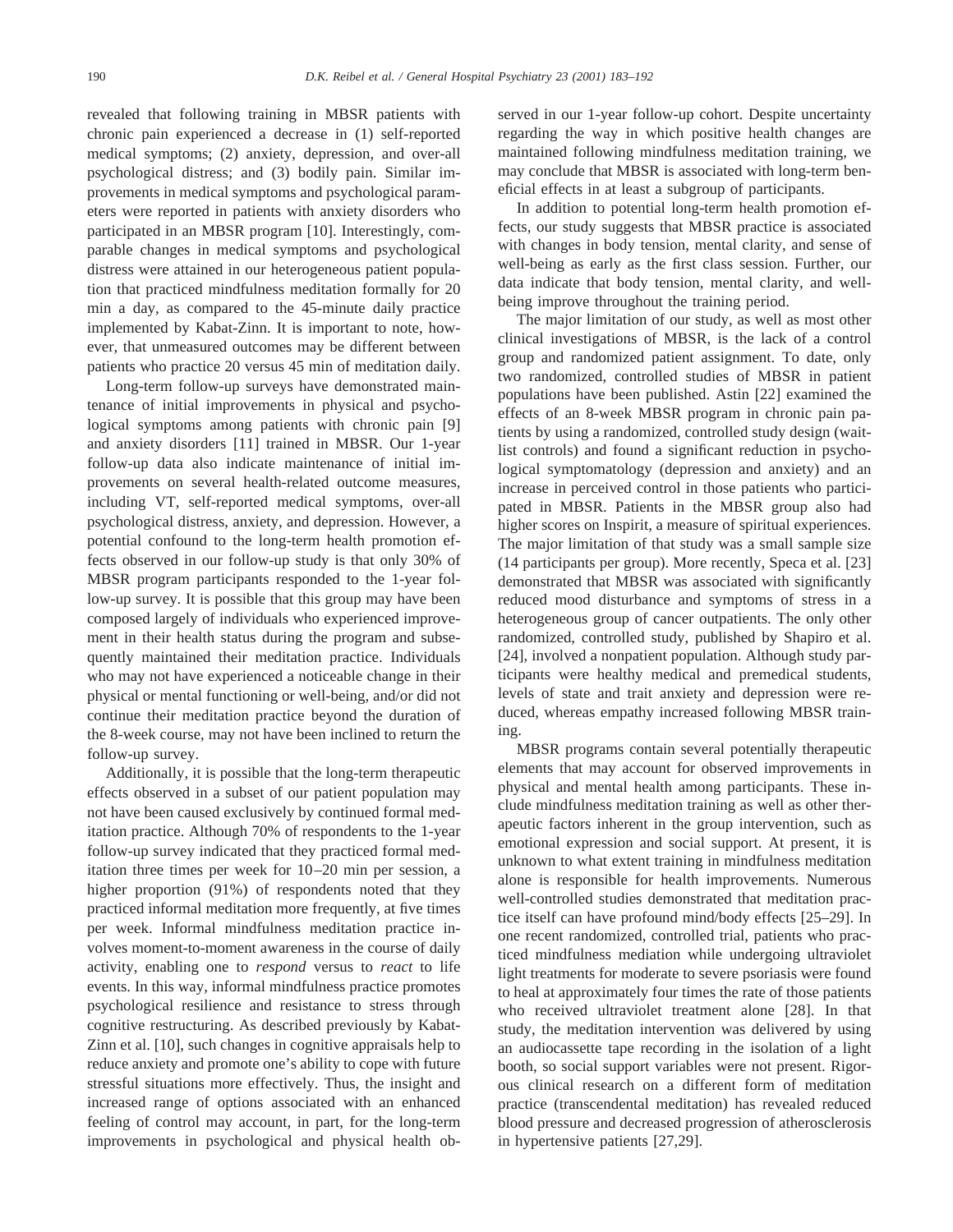MBSR group interventions, in addition to teaching specific meditation techniques, provide participants with a highly supportive group environment that may also promote healing. As part of the MBSR group, individuals have an opportunity to express their feelings about their illness and share their experiences regarding meditation practice. Social support and emotional expression in one's effort to cope with illness are in all likelihood important factors in healing [30]. There is increasing evidence that people with chronic illnesses who come together in support groups to share their common experiences, to gain knowledge about their illness, and/or to learn coping skills show improvements in both psychological and physical symptoms and may possibly prolong their survival time [4,31–34]. Future, controlled trials ought to help differentiate the contributing effects of the various therapeutic elements inherent in MBSR programs.

In addition to the elements of social support and emotional expression, patient expectancy may also contribute to the healing response associated with MBSR. At the outset of our study, 100% of MBSR program participants anticipated a reduction in their general level of tension following meditation training. Similarly, 80–90% of study participants expected MBSR to reduce their medical symptoms, bodily pain, and/or limitations because of pain or discomfort. It is well known that patient belief and expectancy can influence medical outcomes [35], and our findings suggest that such an effect may contribute to the positive health outcomes associated with MBSR. Controlled trials of MBSR would need to account for this potentially significant variable.

In summary, the results of this observational study demonstrate that an 8-week training program in mindfulness meditation is associated with significant and clinically relevant improvements in health-related quality of life, medical symptoms, and psychological distress among patients with various chronic health problems. In addition, our study suggests that initial improvements in physical and mental functioning and well-being might be maintained in some MBSR participants up to 1 year following completion of the intervention. Future studies are needed to (1) examine the efficacy of MBSR in larger randomized, controlled trials; and (2) address the potential therapeutic effect of psychosocial support in MBSR programs by comparing MBSR to other supportive group interventions that do not include mindfulness training. At present, the literature suggests that patients with chronic medical conditions who participate in MBSR are able to affect positive changes in their physical and mental health status, presumably the result of an increased ability to cope with stress, pain, and illness. The health promotion effects of MBSR appear to complement conventional biomedical treatment in a comprehensive, patient-centered approach to healing and alleviation of human suffering.

### **Acknowledgment**

We thank Gerard Santini for his invaluable assistance in the Stress Reduction Program. We thank Carol Rabinowitz and Walter Hauck, Ph.D., for their assistance with data analysis. We give heartfelt appreciation to Jon Kabat-Zinn, Ph.D., and Saki Santorelli, Ed.D., for their ongoing support and guidance.

## **References**

- [1] Hoffman C, Rice D, Sung H-Y. Persons with chronic conditions. JAMA 1996;276:1473–9.
- [2] Lorig K, Holman H, Sobel D, et al. Living a Healthy Life with Chronic Conditions: Self Management of Heart Disease, Arthritis, Stroke, Diabetes, Asthma, Bronchitis, Emphysema and Others. Palo Alto: Bull Press, 1994.
- [3] Parker JC, Smarr KL, Buckelew SP, Stucky-Ropp RC, Hewett JE. Effects of stress management on clinical outcomes in rheumatoid arthritis. Arthritis Rheum 1995;38:1807–18.
- [4] Telch CF, Telch MJ. Group coping skills instruction and supportive group therapy for cancer patients: a comparison of strategies. J Consult Clin Psychol 1986;54:802–8.
- [5] Meenan RF, Yelin EH, Nevitt M, Epstein WV. The impact of chronic disease: a socio-medical profile of rheumatoid arthritis. Arthritis Rheum 1981;24;544–8.
- [6] Kabat-Zinn J. Full Catastrophe Living: Using the Wisdom of Your Body and Mind to Face Stress, Pain and Illness. New York: Delacorte, 1990.
- [7] Kabat-Zinn J. Mindfulness Meditation: What It Is, What It Isn't and Its Role in Health Care and Medicine. In: Haruki Y, Suzuki M, editors. Comparative and Psychological Study on Meditation. Delft, Netherlands: Eburon, 1996. p. 161–70.
- [8] Kabat-Zinn J, Lipworth L, Burney R. The clinical use of mindfulness meditation for the self-regulation of chronic pain. J Behav Med 1985;8:163–90.
- [9] Kabat-Zinn J, Lipworth L, Burney R, Sellers W. Four year follow-up of a meditation-based program for the self-regulation of chronic pain: treatment outcomes and compliance. Clin J Pain 1986;2:159–73.
- [10] Kabat-Zinn J, Massion AO, Kristeller J, et al. Effectiveness of a meditation-based stress reduction intervention in the treatment of anxiety disorders. Am J Psychiatry 1992;149:936–43.
- [11] Miller J, Fletcher K, Kabat-Zinn J. Three-year follow-up and clinical implications of a mindfulness-based stress reduction intervention in the treatment of anxiety disorders. Gen Hosp Psychiatry 1995;17: 192–200.
- [12] Kaplan RH, Goldberg DL, Galvin-Nadeau M. The impact of a meditation-based stress reduction program on fibromyalgia. Gen Hosp Psychiatry 1993;15:284–9.
- [13] Roth B, Creaser T. Mindfulness meditation-based stress reduction: experience with a bilingual inner-city population. Nurse Pract 1997; 22;150–76.
- [14] Ware JE. SF-36 Health Survey Manual and Interpretation Guide. Boston: The Health Institute, 1993.
- [15] Ware JE, Sherbourne CD. The MOS 36-Item Short-Form Health Survey (SF-36). I. Conceptual framework and item selection. Med Care 1992;30:473–83.
- [16] Ware JE, Kosinski M, Keller SD. SF-36 Physical and Mental Health Summary Scales: A User's Manual. Boston: Health Assessment Lab, 1994.
- [17] Kabat-Zinn J. An outpatient program in behavioral medicine for chronic pain patients based on the practice of mindfulness meditation: theoretical considerations and preliminary results. Gen Hosp Psychiatry 1982;4:33–47.